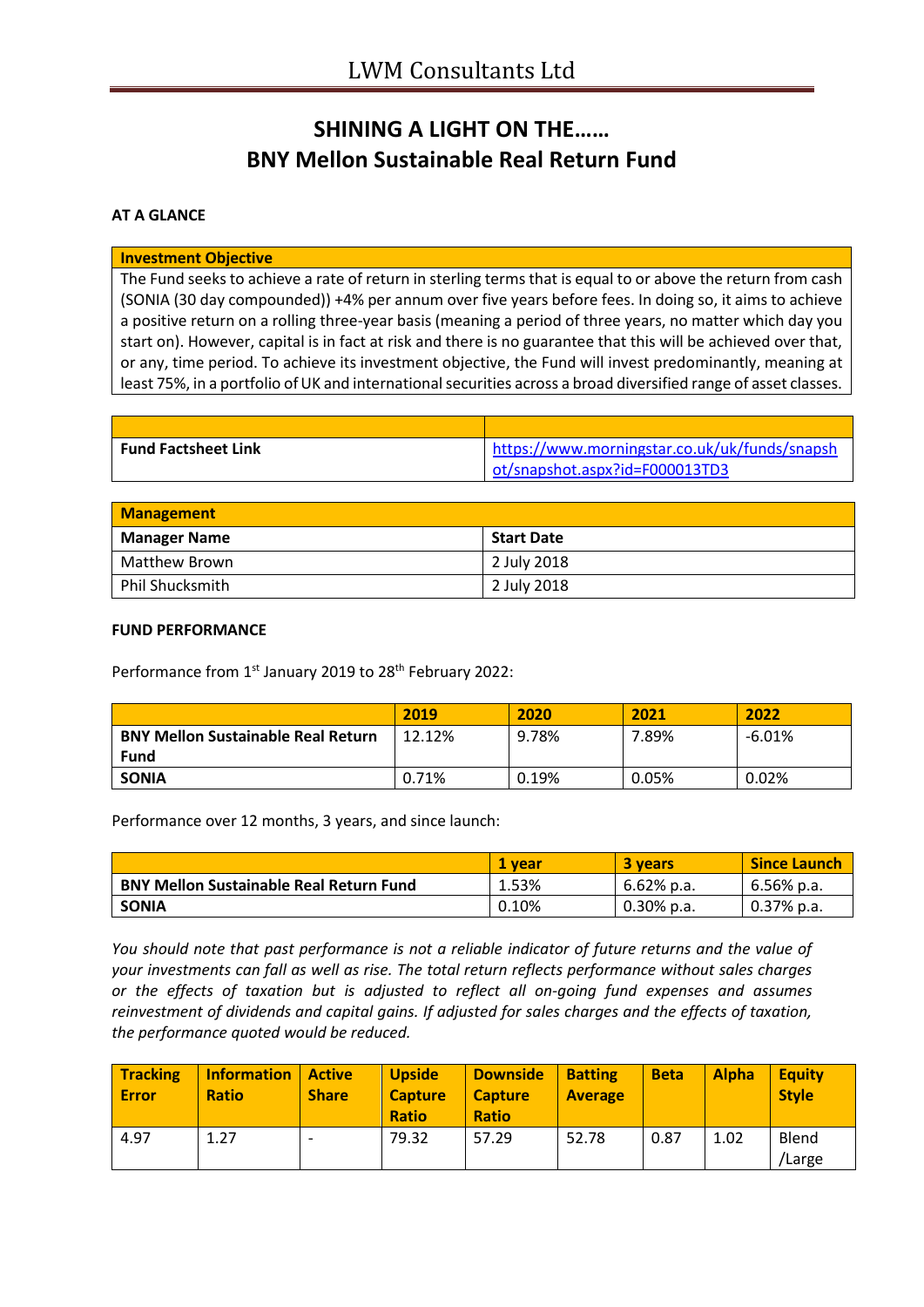# LWM Consultants Ltd

| <b>Volatility Measurements</b> |       |
|--------------------------------|-------|
| 3-Yr Std Dev (volatility)      | 6.62% |
| 3-Yr Mean Return (average)     | 8.13% |

| <b>Investment Style Details</b> |        |
|---------------------------------|--------|
| Giant                           | 22.78% |
| Large                           | 22.26% |
| Medium                          | 11.44% |
| Small                           | 2.03%  |
| Micro                           | 0.00%  |

| Top 5 Holdings – 90 Equity Holdings |                          |       |
|-------------------------------------|--------------------------|-------|
| ILF GBP Liquidity 5                 | $\overline{\phantom{0}}$ | 8.96% |
| BNP Paribas Issuance B.V.           | -                        | 2.18% |
| Barclays Bank plc                   | -                        | 1.96% |
| Barclays Bank plc                   |                          | 1.94% |
| Linde PLC                           | <b>Basic Materials</b>   | 1.89% |

| <b>Top 5 Sectors</b>      |        |  |
|---------------------------|--------|--|
| Technology                | 19.39% |  |
| Industrials               | 16.29% |  |
| <b>Financial Services</b> | 15.05% |  |
| Consumer Cyclical         | 13.46% |  |
| Healthcare                | 12.34% |  |

| <b>Top 5 Regions</b> |        |  |
|----------------------|--------|--|
| North America        | 38.61% |  |
| United Kingdom       | 20.34% |  |
| Europe Developed     | 20.08% |  |
| Asia Emerging        | 8.82%  |  |
| Asia Developed       | 5.34%  |  |

### **UPDATE….**

This was a direct face to face meeting with the managers. We started the discussion about the wider group and how sustainability flows across the company. They explained that BNY has a corporate view, but the individual boutiques have autonomy as to how they approach this. Within their part of the business this is a key strategy, although it remains relatively small in terms of assets comparted to non-sustainable strategy.

The aim is to deliver an absolute return of cash plus 4%. This is effectively 4% more than a risk-free return and although they can't guarantee positive returns the aim is to deliver an upward trajectory over time. They look to invested in listed and transparent assets, building the portfolio from the bottom up.

They believe the mix of absolute return and bottom up is a very appealing proposition. We talked about the current environment and they explained that they can be flexible with asset allocation, and this enables them to move depending on the economic backdrop.